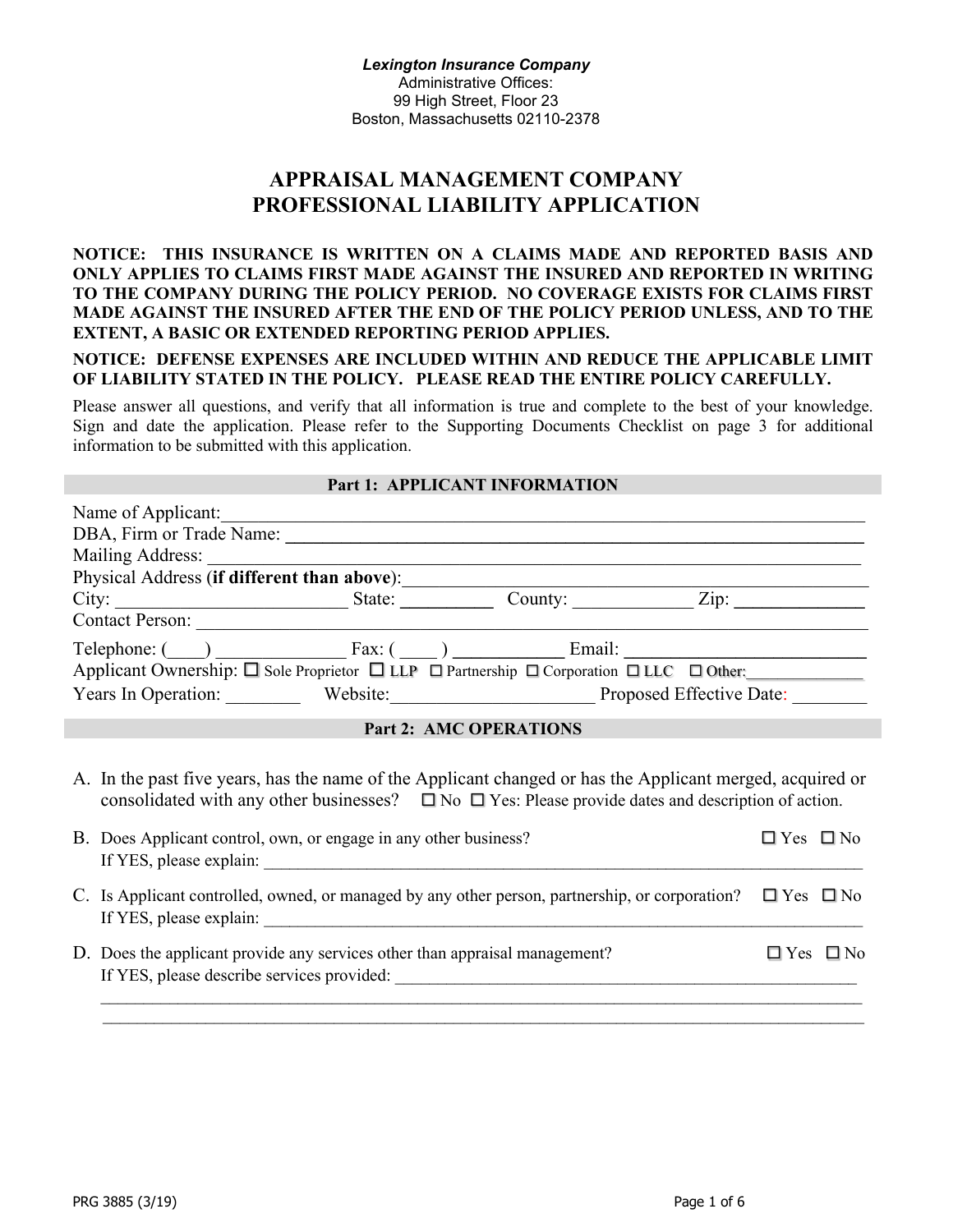## **Part 3: UNDERWRITING INFORMATION**

# A. Organization:

| Number of Corporate Officers, Management |  |
|------------------------------------------|--|
| Number of Panel Appraisers               |  |
| Number of Employee Appraisers            |  |
| Number of Support Staff                  |  |

## B. Appraisal Assignments Managed

|                                                                                            | <b>Last 12 Months</b>  |                 | <b>Projected Next 12 Months</b> |
|--------------------------------------------------------------------------------------------|------------------------|-----------------|---------------------------------|
|                                                                                            | <b>\$ Gross Income</b> | # of Appraisals | <b>S</b> Gross Income           |
| <b>Residential Properties</b>                                                              |                        |                 |                                 |
| <b>Commercial Properties</b>                                                               |                        |                 |                                 |
| Vacant Land                                                                                |                        |                 |                                 |
| <b>TOTALS:</b> $\$\circ\text{.}00$                                                         |                        |                 | \$0.00                          |
| Multi-family Condos or Aportments of 10 or more units are defined as Commercial Properties |                        |                 |                                 |

Multi-family, Condos, or Apartments of 10 or more units are defined as Commercial Properties

# C. List the top five (5) clients, based upon the revenues over the past 12 months:

| <b>CLIENT NAME</b> | <b>REVENUE</b> | <b>TYPE OF CLIENT</b> |
|--------------------|----------------|-----------------------|
|                    |                |                       |
|                    |                |                       |
|                    |                |                       |
|                    |                |                       |
|                    |                |                       |

# D. States of Operations

- a. List all states in which appraisals are performed at the Applicant's direction:
- b. List the top 5 States in terms of revenues:
- c. Is the Applicant registered/licensed as an Appraisal Management Company in all the above states where required?  $\Box$  Yes  $\Box$  No; please explain:

\_\_\_\_\_\_\_\_\_\_\_\_\_\_\_\_\_\_\_\_\_\_\_\_\_\_\_\_\_\_\_\_\_\_\_\_\_\_\_\_\_\_\_\_\_\_\_\_\_\_\_\_\_\_\_\_\_\_\_\_\_\_\_\_\_\_\_\_\_\_\_\_\_\_\_\_\_\_

# E. Risk Management:

- a. Does the Applicant verify that panel appraisers hold an active license in good standing in the state in which appraiser services are being rendered by the panel appraiser?  $\square$  Yes  $\square$  No
- b. Does the Applicant have written Quality Control procedures in place applicable to panel appraisers?  $\Box$  Yes: see Supporting Document Checklist below  $\Box$  No
- c. Does the Applicant have written selection criteria requirements for a panel appraiser to join or continue within the Applicant's network?  $\Box$  Yes: see Supporting Document Checklist below  $\Box$  No
- d. Does the Applicant require and verify that all panel appraisers maintain Errors and Omission  $\Box$  Yes  $\Box$  No

## **Part 4: COVERAGES**

|                              | A. Do you currently carry Professional Liability (Errors and Omissions) insurance? |                                         | $\Box$ Yes $\Box$ No           |
|------------------------------|------------------------------------------------------------------------------------|-----------------------------------------|--------------------------------|
| If YES, Retroactive Date is: |                                                                                    | See Supporting Document Checklist below |                                |
|                              | B. Limit of Liability: $\Box$ \$300,000/\$300,000                                  | $\Box$ \$500,000/\$500,000              | $\Box$ \$1,000,000/\$1,000,000 |

 $\Box$  \$1,000,000/\$2,000,000  $\Box$  \$2,000,000/\$2,000,000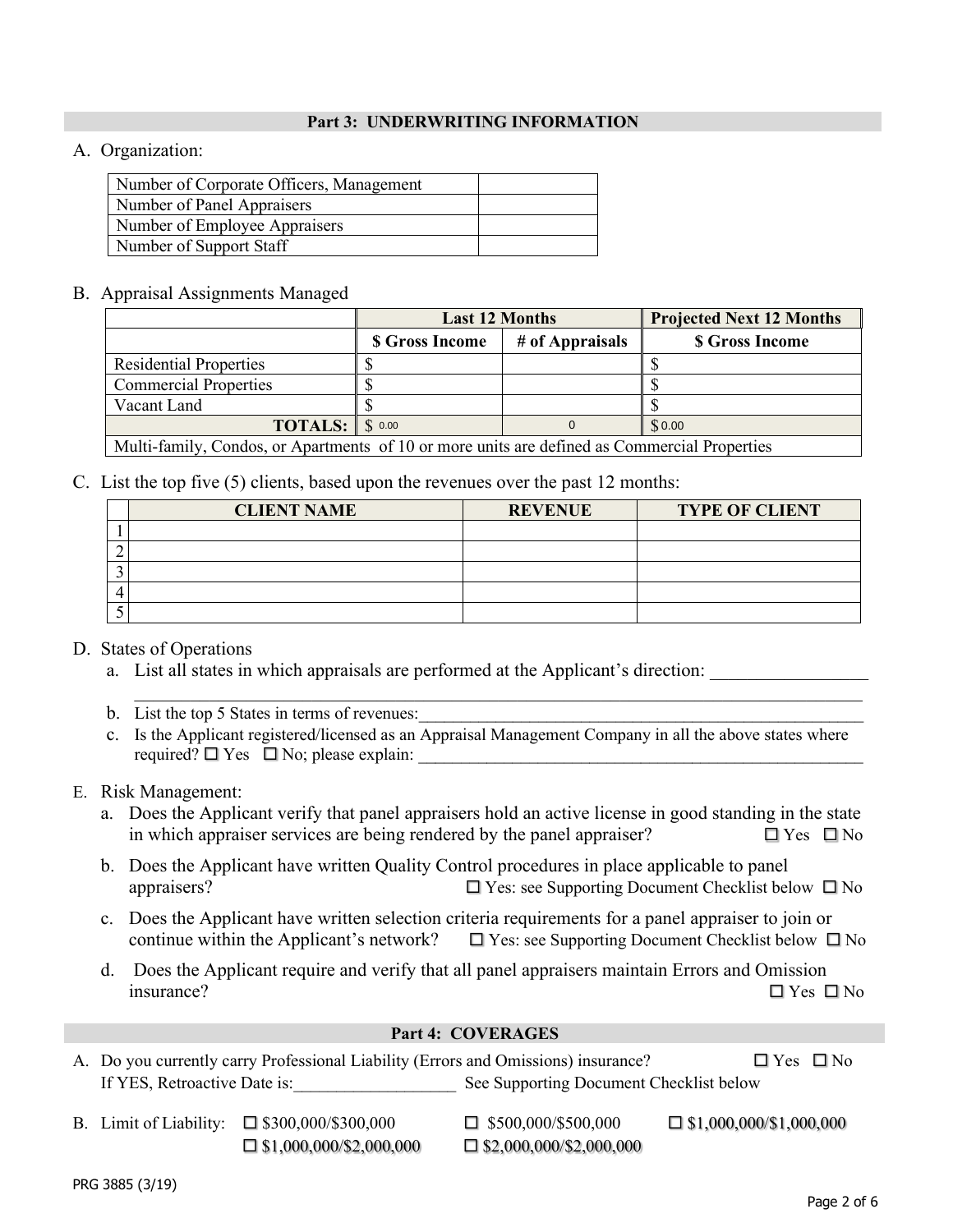C. Deductible Requested:  $\square$  \$2,500.  $\square$  \$5,000.  $\square$  \$10,000.  $\square$  \$25,000

# **Part 5: HISTORY** A. Has any application or policy for similar professional liability insurance on behalf of the Applicant, partners, officers or employees or on behalf of predecessors in business ever been declined, cancelled, or renewal refused? **MISSOURI APPLICANTS NEED NOT REPLY.**  No Yes; *please provide details in Explanation Section below.*  B. Is the Applicant aware of any circumstance, incident or complaint which may lead to the filing of a claim or disciplinary action against the Applicant? No Yes; *please provide details in Explanation Section below.*  C. In the past five (5) years, have any claims ever been made against the Applicant? No Yes; *please attach a completed Claims Supplement (Form 3REO-S) for each claim along with a current loss run* D. In the past five years, has the Applicant ever been the subject of a disciplinary action by any real estate or

- appraiser association, state licensing board, or other regulatory body, as a result of professional activities? No Yes; *please attach a completed Claims Supplement (Form 3REO-S) for each disciplinary action.*
- E. Has applicant had a foreclosure, repossession, bankruptcy or filed for bankruptcy during the last five (5) years?  $\square$  No  $\square$  Yes; please provide information:

| <b>Occurrence Date</b> | <b>Explanation</b> | <b>Resolution</b> | <b>Resolution Date</b> |
|------------------------|--------------------|-------------------|------------------------|
|                        |                    |                   |                        |
|                        |                    |                   |                        |

 $\_$  ,  $\_$  ,  $\_$  ,  $\_$  ,  $\_$  ,  $\_$  ,  $\_$  ,  $\_$  ,  $\_$  ,  $\_$  ,  $\_$  ,  $\_$  ,  $\_$  ,  $\_$  ,  $\_$  ,  $\_$  ,  $\_$  ,  $\_$  ,  $\_$  ,  $\_$  ,  $\_$  ,  $\_$  ,  $\_$  ,  $\_$  ,  $\_$  ,  $\_$  ,  $\_$  ,  $\_$  ,  $\_$  ,  $\_$  ,  $\_$  ,  $\_$  ,  $\_$  ,  $\_$  ,  $\_$  ,  $\_$  ,  $\_$  ,  $\_$  $\_$  ,  $\_$  ,  $\_$  ,  $\_$  ,  $\_$  ,  $\_$  ,  $\_$  ,  $\_$  ,  $\_$  ,  $\_$  ,  $\_$  ,  $\_$  ,  $\_$  ,  $\_$  ,  $\_$  ,  $\_$  ,  $\_$  ,  $\_$  ,  $\_$  ,  $\_$  ,  $\_$  ,  $\_$  ,  $\_$  ,  $\_$  ,  $\_$  ,  $\_$  ,  $\_$  ,  $\_$  ,  $\_$  ,  $\_$  ,  $\_$  ,  $\_$  ,  $\_$  ,  $\_$  ,  $\_$  ,  $\_$  ,  $\_$  ,  $\_$  ,  $\_$  ,  $\_$  ,  $\_$  ,  $\_$  ,  $\_$  ,  $\_$  ,  $\_$  ,  $\_$  ,  $\_$  ,  $\_$  ,  $\_$  ,  $\_$  ,  $\_$  ,  $\_$  ,  $\_$  ,  $\_$  ,  $\_$  ,  $\_$  ,  $\_$  ,  $\_$  ,  $\_$  ,  $\_$  ,  $\_$  ,  $\_$  ,  $\_$  ,  $\_$  ,  $\_$  ,  $\_$  ,  $\_$  ,  $\_$  ,  $\_$  ,  $\_$  ,  $\_$  ,  $\_$  ,  $\_$  ,  $\_$  ,  $\_$ 

**Explanation Section**:

No coverage will be effected until the Company's receipt and acceptance of application and premium payment. It is agreed that this Application shall be the basis of the contract should a policy be issued, and it will be attached and become a part of the policy. Your quotation, policy documents and other communication will utilize email as the preferred form of delivery unless you inform us otherwise.

## **SUPPORTING DOCUMENTS CHECKLIST**:

Please forward the following items with your application:

- Resumes of Applicant's key personnel (not panel appraisers).
- Copy of Applicant's standard agreement with and qualifications for panel appraisers.
- Copy of Applicant's quality control procedures.
- Currently valued loss runs for all policies in force during the past five (5) years.
- Claims Supplement (Form 3REO-S) for each claim or disciplinary action in the past five (5) years, if any.
- Copy of most recent declarations page, if Applicant currently carries Professional Liability insurance.

# **REPRESENTATIONS**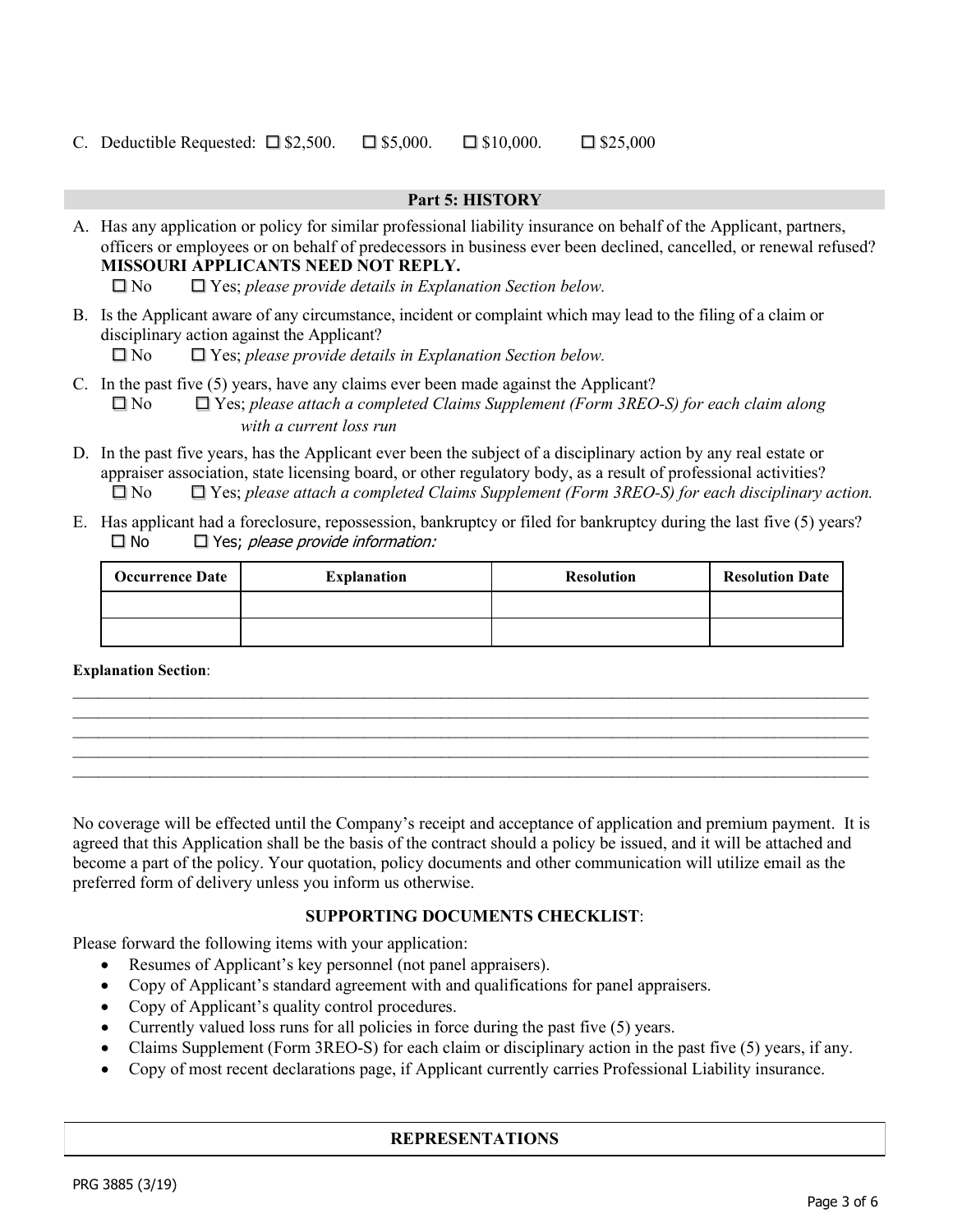ALL WRITTEN STATEMENTS AND MATERIALS FURNISHED TO THE INSURANCE COMPANY WHICH THIS APPLICATION IS SUBMITTED (HEREIN CALLED THE COMPANY) IN CONJUNCTION WITH THIS APPLICATION ARE HEREBY INCORPORATED BY REFERENCE INTO THIS APPLICATION AND MADE PART HEREOF.

THIS APPLICATION DOES NOT BIND THE APPLICANT TO BUY, OR THE COMPANY TO ISSUE THE INSURANCE, BUT IT IS AGREED THAT THIS FORM SHALL BE THE BASIS OF THE CONTRACT SHOULD INSURANCE BE PROVIDED, AND IT WILL BE ATTACHED TO AND MADE PART OF THE INSURANCE. THE UNDERSIGNED AUTHORIZED REPRESENTATIVE OF THE APPLICANT DECLARES THAT (1) THE STATEMENTS SET FORTH HEREIN ARE TRUE AND COMPLETE TO THE BEST OF THE UNDERSIGNED'S KNOWLEDGE, AND (2) IF THE INFORMATION SUPPLIED IN THIS APPLICATION OR SUPPLEMENTAL APPLICATIONS CHANGES BETWEEN THE DATE OF THIS APPLICATION AND THE EFFECTIVE DATE OF THE INSURANCE, THE UNDERSIGNED WILL IMMEDIATELY NOTIFY THE COMPANY OF SUCH CHANGES AND THE COMPANY MAY WITHDRAW OR MODIFY ANY OUTSTANDING QUOTATIONS AND/OR AGREEMENT TO BIND THE INSURANCE. FURTHERMORE, SIGNING THIS FORM DOES NOT BIND THE APPLICANT OR THE COMPANY TO COMPLETE THIS INSURANCE.

#### **IF INSURANCE IS PROVIDED THE APPLICATION IS ATTACHED TO AND MADE PART OF THE POLICY SO IT IS NECESSARY THAT ALL QUESTIONS BE ANSWERED IN DETAIL. THE APPLICATION AND ALL RELEVANT DOCUMENTS WILL BE ATTACHED AT THE TIME OF DELIVERY.**

#### **PLEASE READ THE FOLLOWING CAREFULLY AND SIGN BELOW WHERE INDICATED. IF INSURANCE IS PROVIDED, THIS SIGNED STATEMENT WILL BE INCLUDED.**

THE APPLICANT HEREBY ACKNOWLEDGES THAT HE/SHE/IT IS AWARE THAT THE LIMIT OF LIABILITY CONTAINED IN THIS POLICY SHALL BE REDUCED, AND MAY BE COMPLETELY EXHAUSTED, BY THE COSTS OF CLAIM EXPENSES AND, IN SUCH EVENT, THE COMPANY SHALL NOT BE LIABLE FOR THE COSTS OF CLAIM EXPENSES OR FOR THE AMOUNT OF ANY JUDGMENT OR SETTLEMENT TO THE EXTENT THAT SUCH EXCEEDS THE LIMIT OF LIABILITY OF THIS POLICY.

THE APPLICANT HEREBY FURTHER ACKNOWLEDGES THAT HE/SHE/IT IS AWARE THAT CLAIM EXPENSES COSTS OR DEFENSE EXPENSES THAT ARE INCURRED SHALL BE APPLIED TO THE DEDUCTIBLE AMOUNT.

BY SIGNING THIS APPLICATION, I CERTIFY THAT I AM COMPLIANT WITH THE REGISTRATION LAWS OF THE STATE(S) WHERE MY BUSINESS IS CONDUCTED.

| Signature of Owner, Partner or Principal of Applicant |             | <b>Applicant's Printed Name</b> |  |
|-------------------------------------------------------|-------------|---------------------------------|--|
| Title                                                 |             | Date                            |  |
| Agent/Producer Name                                   | License $#$ | Date                            |  |

#### **FRAUD WARNINGS:**

**NOTICE TO APPLICANTS:** ANY PERSON WHO KNOWINGLY AND WITH INTENT TO DEFRAUD ANY INSURANCE COMPANY OR OTHER PERSON FILES AN APPLICATION FOR INSURANCE OR STATEMENT OF CLAIM CONTAINING ANY MATERIALLY FALSE INFORMATION OR, CONCEALS, FOR THE PURPOSE OF MISLEADING, INFORMATION CONCERNING ANY FACT MATERIAL THERETO, COMMITS A FRAUDULENT ACT, WHICH IS A CRIME AND MAY SUBJECT SUCH PERSON TO CRIMINAL AND CIVIL PENALTIES.

**NOTICE TO ALABAMA APPLICANTS:** ANY PERSON WHO KNOWINGLY PRESENTS A FALSE OR FRAUDULENT CLAIM FOR PAYMENT OF A LOSS OR BENEFIT OR WHO KNOWINGLY PRESENTS FALSE INFORMATION IN AN APPLICATION FOR INSURANCE IS GUILTY OF A CRIME AND MAY BE SUBJECT TO RESTITUTION FINES OR CONFINEMENT IN PRISON, OR ANY COMBINATION THEREOF.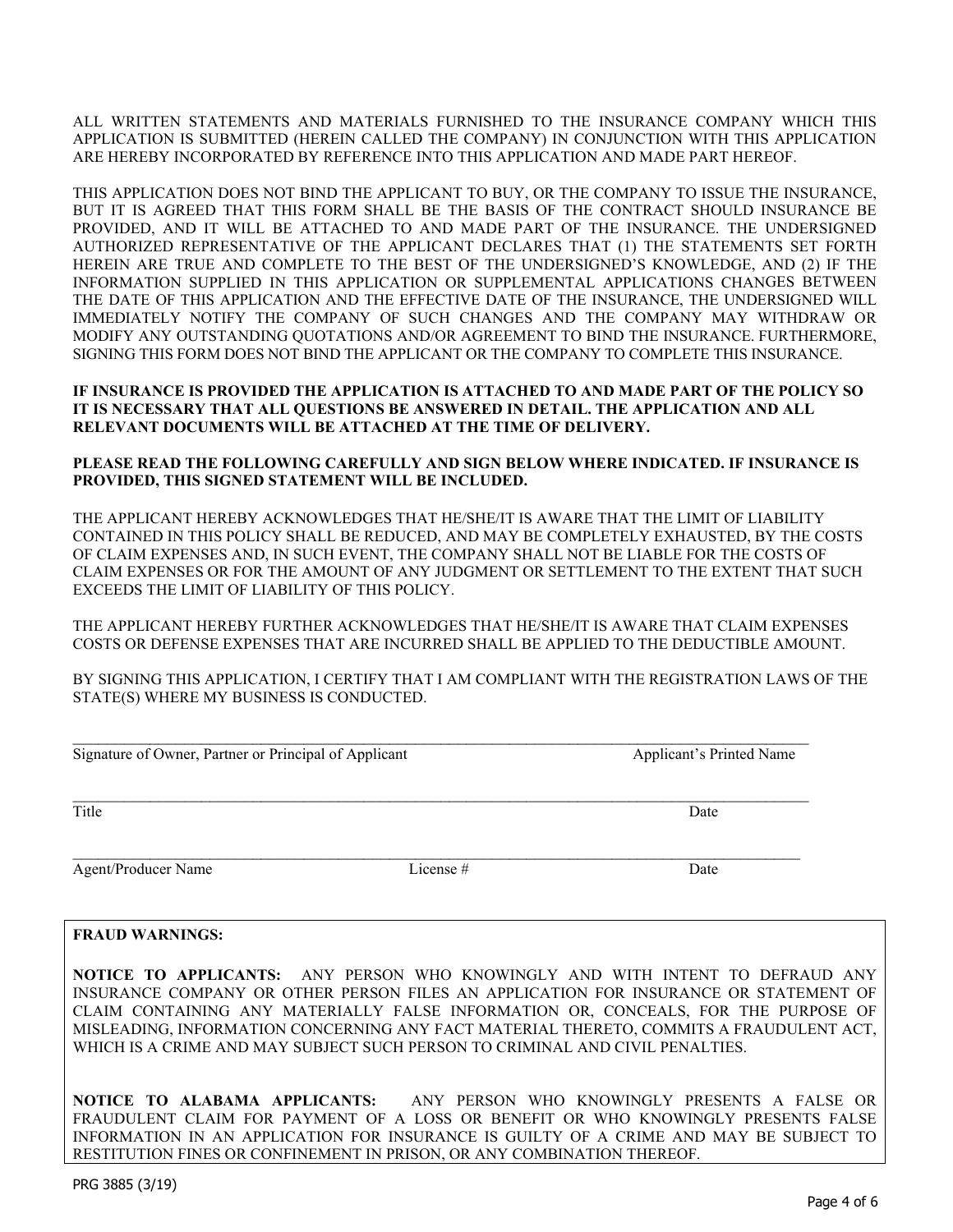**NOTICE TO ARKANSAS, NEW MEXICO AND WEST VIRGINIA APPLICANTS:** ANY PERSON WHO KNOWINGLY PRESENTS A FALSE OR FRAUDULENT CLAIM FOR PAYMENT OF A LOSS OR BENEFIT, OR KNOWINGLY PRESENTS FALSE INFORMATION IN AN APPLICATION FOR INSURANCE IS GUILTY OF A CRIME AND MAY BE SUBJECT TO FINES AND CONFINEMENT IN PRISON.

**NOTICE TO COLORADO APPLICANTS**: IT IS UNLAWFUL TO KNOWINGLY PROVIDE FALSE, INCOMPLETE, OR MISLEADING FACTS OR INFORMATION TO AN INSURANCE COMPANY FOR THE PURPOSE OF DEFRAUDING OR ATTEMPTING TO DEFRAUD THE COMPANY. PENALTIES MAY INCLUDE IMPRISONMENT, FINES, DENIAL OF INSURANCE, AND CIVIL DAMAGES. ANY INSURANCE COMPANY OR AGENT OF AN INSURANCE COMPANY WHO KNOWINGLY PROVIDES FALSE, INCOMPLETE, OR MISLEADING FACTS OR INFORMATION TO A POLICYHOLDER OR CLAIMANT FOR THE PURPOSE OF DEFRAUDING OR ATTEMPTING TO DEFRAUD THE POLICYHOLDER OR CLAIMANT WITH REGARD TO A SETTLEMENT OR AWARD PAYABLE FROM INSURANCE PROCEEDS SHALL BE REPORTED TO THE COLORADO DIVISION OF INSURANCE WITHIN THE DEPARTMENT OF REGULATORY AUTHORITIES.

**NOTICE TO DISTRICT OF COLUMBIA APPLICANTS:** WARNING: IT IS A CRIME TO PROVIDE FALSE OR MISLEADING INFORMATION TO AN INSURER FOR THE PURPOSE OF DEFRAUDING THE INSURER OR ANY OTHER PERSON. PENALTIES INCLUDE IMPRISONMENT AND/OR FINES. IN ADDITION, AN INSURER MAY DENY INSURANCE BENEFITS IF FALSE INFORMATION MATERIALLY RELATED TO A CLAIM WAS PROVIDED BY THE APPLICANT.

**NOTICE TO FLORIDA APPLICANTS**: ANY PERSON WHO KNOWINGLY AND WITH INTENT TO INJURE, DEFRAUD, OR DECEIVE ANY INSURER FILES A STATEMENT OF CLAIM OR AN APPLICATION CONTAINING ANY FALSE, INCOMPLETE OR MISLEADING INFORMATION IS GUILTY OF A FELONY OF THE THIRD DEGREE.

**NOTICE TO KANSAS APPLICANTS**: ANY PERSON WHO KNOWINGLY AND WITH INTENT TO DEFRAUD, PRESENTS, CAUSES TO BE PRESENTED OR PREPARED WITH KNOWLEDGE OR BELIEF THAT IT WILL BE PRESENTED TO OR BY AN INSURER, PURPORTED INSURER, BROKER OR ANY AGENT THEREOF, ANY WRITTEN STATEMENT AS PART OF, OR IN SUPPORT OF, AN APPLICATION FOR THE ISSUANCE OF, OR THE RATING OF AN INSURANCE POLICY FOR PERSONAL OR COMMERCIAL INSURANCE, OR A CLAIM FOR PAYMENT OR OTHER BENEFIT PURSUANT TO AN INSURANCE POLICY FOR COMMERCIAL OR PERSONAL INSURANCE WHICH SUCH PERSON KNOWS TO CONTAIN MATERIAL FALSE INFORMATION CONCERNING ANY FACT MATERIAL THERETO; OR CONCEALS, FOR THE PURPOSE OF MISLEADING, INFORMATION CONCERNING ANY FACT MATERIAL THERETO COMMITS A FRAUDULENT INSURANCE ACT.

**NOTICE TO KENTUCKY APPLICANTS:** ANY PERSON WHO KNOWINGLY AND WITH INTENT TO DEFRAUD ANY INSURANCE COMPANY OR OTHER PERSON FILES AN APPLICATION FOR INSURANCE CONTAINING ANY MATERIALLY FALSE INFORMATION, OR CONCEALS FOR THE PURPOSE OF MISLEADING, INFORMATION CONCERNING ANY FACT MATERIAL THERETO, COMMITS A FRAUDULENT INSURANCE ACT, WHICH IS A CRIME.

**NOTICE TO LOUISIANA APPLICANTS:** ANY PERSON WHO KNOWINGLY PRESENTS A FALSE OR FRAUDULENT CLAIM FOR PAYMENT OF A LOSS OR BENEFIT OR KNOWINGLY PRESENTS FALSE INFORMATION IN AN APPLICATION FOR INSURANCE IS GUILTY OF A CRIME AND MAY BE SUBJECT TO FINES AND CONFINEMENT IN PRISON.

**NOTICE TO MAINE APPLICANTS:** IT IS A CRIME TO KNOWINGLY PROVIDE FALSE, INCOMPLETE OR MISLEADING INFORMATION TO AN INSURANCE COMPANY FOR THE PURPOSE OF DEFRAUDING THE COMPANY. PENALTIES MAY INCLUDE IMPRISONMENT, FINES OR A DENIAL OF INSURANCE BENEFITS.

**NOTICE TO MARYLAND APPLICANTS:** ANY PERSON WHO KNOWINGLY OR WILLFULLY PRESENTS A FALSE OR FRAUDULENT CLAIM FOR PAYMENT OF A LOSS OR BENEFIT OR WHO KNOWINGLY OR WILLFULLY PRESENTS FALSE INFORMATION IN AN APPLICATION FOR INSURANCE IS GUILTY OF A CRIME AND MAY BE SUBJECT TO FINES AND CONFINEMENT IN PRISON.

**NOTICE TO MINNESOTA APPLICANTS:** A PERSON WHO FILES A CLAIM WITH INTENT TO DEFRAUD OR